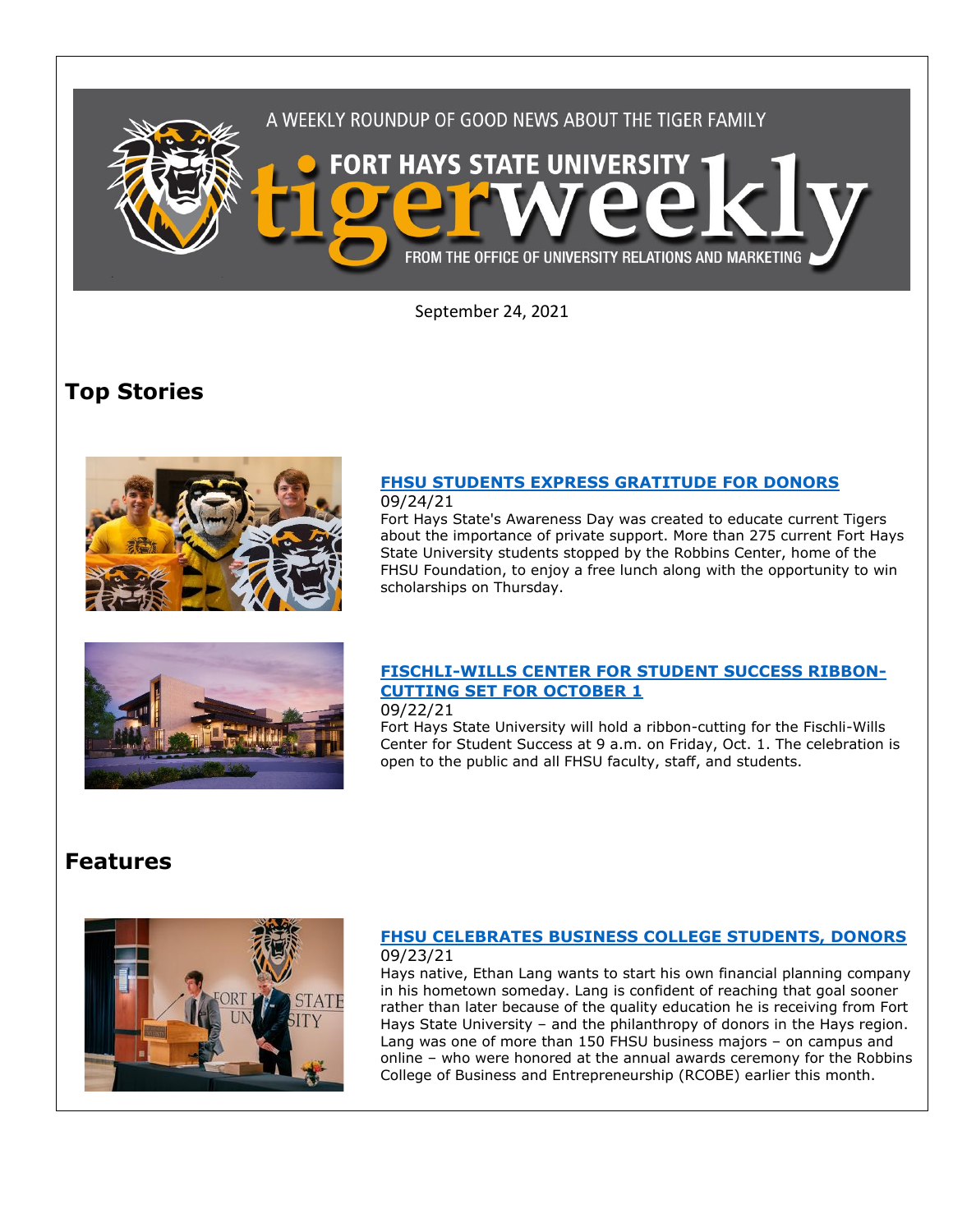# **Accomplishments and Happenings**



**Ready for College Early?** 

### **[FORT HAYS STATE UNIVERSITY FOUNDATION TO AWARD 7](https://www.fhsu.edu/news/2021/09/fort-hays-state-university-foundation-to-award-7-scholarships-at-student-awareness-day)  [SCHOLARSHIPS AT STUDENT AWARENESS DAY](https://www.fhsu.edu/news/2021/09/fort-hays-state-university-foundation-to-award-7-scholarships-at-student-awareness-day)** 09/21/21

The eighth annual Student Awareness Day will be hosted by the Fort Hays State University Foundation from 11 a.m. to 2 p.m. on Thursday, September 23, in FHSU's Robbins Center. Awareness Day was created to further educate current Tigers about the importance of private support and fundraising.

### **[KAMS TO HOST INFORMATION SESSIONS ACROSS STATE](https://www.fhsu.edu/news/2021/09/kams-to-host-information-sessions-across-state)** 09/23/21

Fort Hays State University's Kansas Academy of Mathematics and Science (KAMS) will host a series of free in-person and virtual information sessions during September, October, and December. High school students interested in the two-year, on-campus, early-college program can choose from 10 inperson sessions offered at locations across Kansas or four virtual webinars.



## **[FHSU. GCCC TO CELEBRATE TRANSFER CENTER'S](https://www.fhsu.edu/news/2021/09/fhsu,-gccc-to-celebrate-transfer-centers-new-location) NEW [LOCATION](https://www.fhsu.edu/news/2021/09/fhsu,-gccc-to-celebrate-transfer-centers-new-location)**

### 09/23/21

Fort Hays State University and Garden City Community College have a long tradition of working together to ensure student success. FHSU administrators will gather on the GCCC campus on Tuesday, Sept. 28, to celebrate their latest partnership – opening a new location for the FHSU Transfer Center at GCCC.

# **Heart of a Tiger**



## **[FHSU, 4-H PROVIDE OPPORTUNITY TO CHANGE LIVES,](http://tigermedianet.com/?p=61029)  COMMUNITY – [AND THE WORLD](http://tigermedianet.com/?p=61029)**

### 09/23/21

Fort Hays State University exists to improve lives. Our alumni, engaged citizens leaders, use their education and improve the lives of others. This pay-it-forward mission makes our world better. Whether a teacher, banker, nurse, artist, or physicist, our alumni are dedicated professionals who transform their fields and their communities.